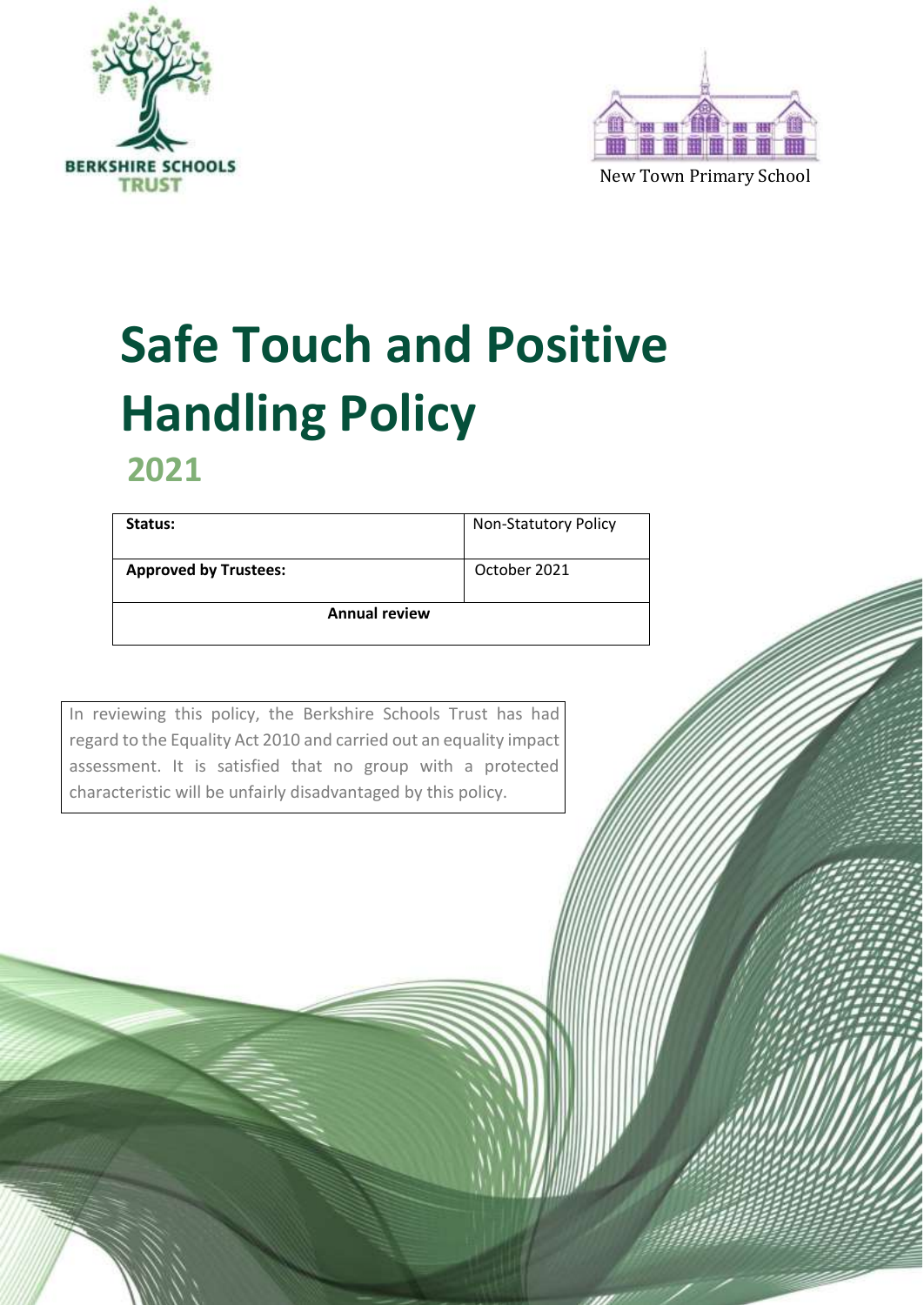# **Contents**

| 1. | <b>General Policy Aims</b>               | 4 |
|----|------------------------------------------|---|
| 2. | <b>Specific Policy Aims</b>              | 4 |
| З. | <b>Rationale</b>                         | 4 |
| 4. | Safe Touch                               | 4 |
| 5. | The Legal Framework of Positive Handling | 5 |
| 6. | <b>Definition of Positive Handling</b>   | 5 |
| 7. | <b>Why Use Positive Handling?</b>        | 5 |
| 8. | <b>Alternative Strategies</b>            | 5 |
|    | 9. Use of Positive Handling              | 6 |
|    | DO                                       | 6 |
|    | <b>DON'T</b>                             | 6 |
|    | 10. Actions After An Incident            | 7 |
|    | 11. Risk Assessments                     |   |
|    | 12. Complaints                           | 7 |
|    | <b>Appendix 1</b>                        | 8 |
|    | <b>Appendix 2</b>                        | 8 |
|    | <b>Appendix 3</b>                        | 9 |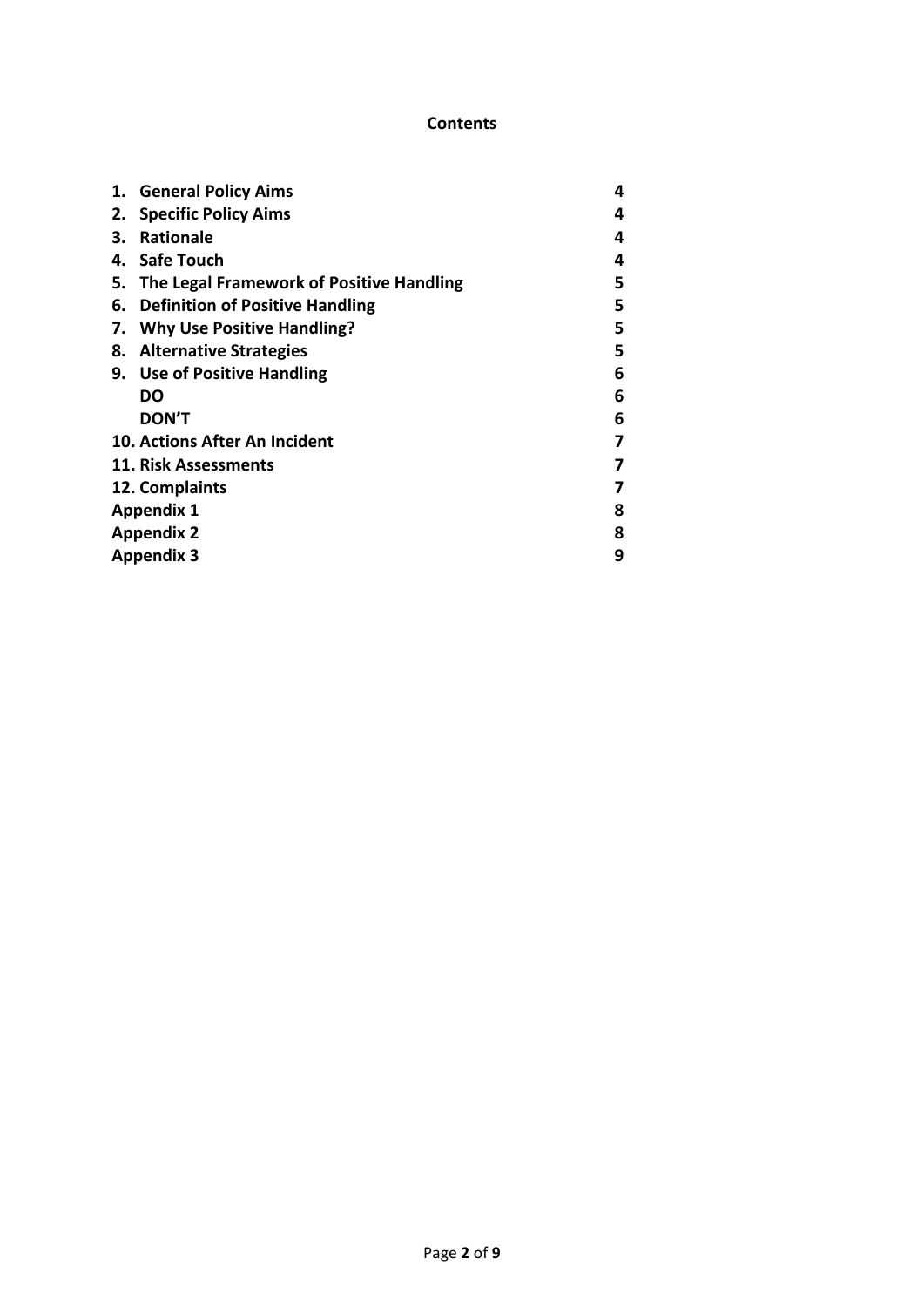# **1. General Policy Aims**

The term Physical Contact is used to describe the use of touch for many purposes in numerous different contexts.

The Children Act 1989 makes it clear that the paramount consideration in any decision should be in the best interest of the child concerned. Paramount in this context means that it should be the first thing people think about and it takes precedence over other considerations.

Physical contact should always be about meeting the needs of the child. Actions that can be ambiguous are open to misinterpretation. Staff should always think before making any physical contact. They should be clear about why their actions are in the best interest of the child concerned. They should remember that some children like physical contact and some do not. This information will be contained in a child's Behaviour Plan held by the school.

The use of reasonable force as described in our Positive Handling section is only one of the last in a range of strategies available to secure pupil safety/well-being and also to maintain good order and discipline. Our policy on Safe Touch and Positive Handling should therefore be read in conjunction with our Behaviour, Child Protection and Intimate Care policies.

# **2. Specific Policy Aims**

- To protect every person in the school community from harm.
- To protect all pupils against any form of physical intervention which is unnecessary, inappropriate, excessive or harmful.
- To provide adequate information and training for staff so that they are clear as to what constitutes appropriate behaviour and to deal effectively with violent or potentially violent situations.

## **3. Rationale**

- Children learn who they are and how the world is, by forming relationships with people and things around them. The quality of a child's relationship with significant adults is vital to their healthy development and emotional health and wellbeing.
- Many of the pupils who require emotional support from school may have been subject to trauma or distress or may not have had a positive start in life. It is with this in mind that staff seek to respond to children's developmental needs by using appropriate safe touch.
- Our policy takes into account the extensive neurobiological research and studies relating to attachment theory and child development that identify safe touch as a positive contribution to brain development, mental health and the development of social skills. We have adopted an informed, evidence based decision to allow safe touch as a developmentally appropriate intervention that will aid healthy growth and learning.
- Our policy rests on the belief that every member of staff needs to know the difference between appropriate and inappropriate touch. Hence, staff need to demonstrate a clear understanding of the difference.

# **4. Safe Touch**

Safe Touch could be used in the following ways:

- **Informal or incidental touch** staff use touch with pupils as part of a normal and healthy relationship, for example comforting a child, guiding a child, giving reassurance and congratulating. This might include taking a child by the hand, patting on the back or putting an arm on the back or shoulders, side to side. The benefit of this action can prevent a situation from escalating.
- **General reparative touch**  this is used by staff working with children who are having difficulties with their emotions. Healthy emotional development requires safe touch as a means of calming, soothing and containing distress for a frightened, angry or sad child. Touch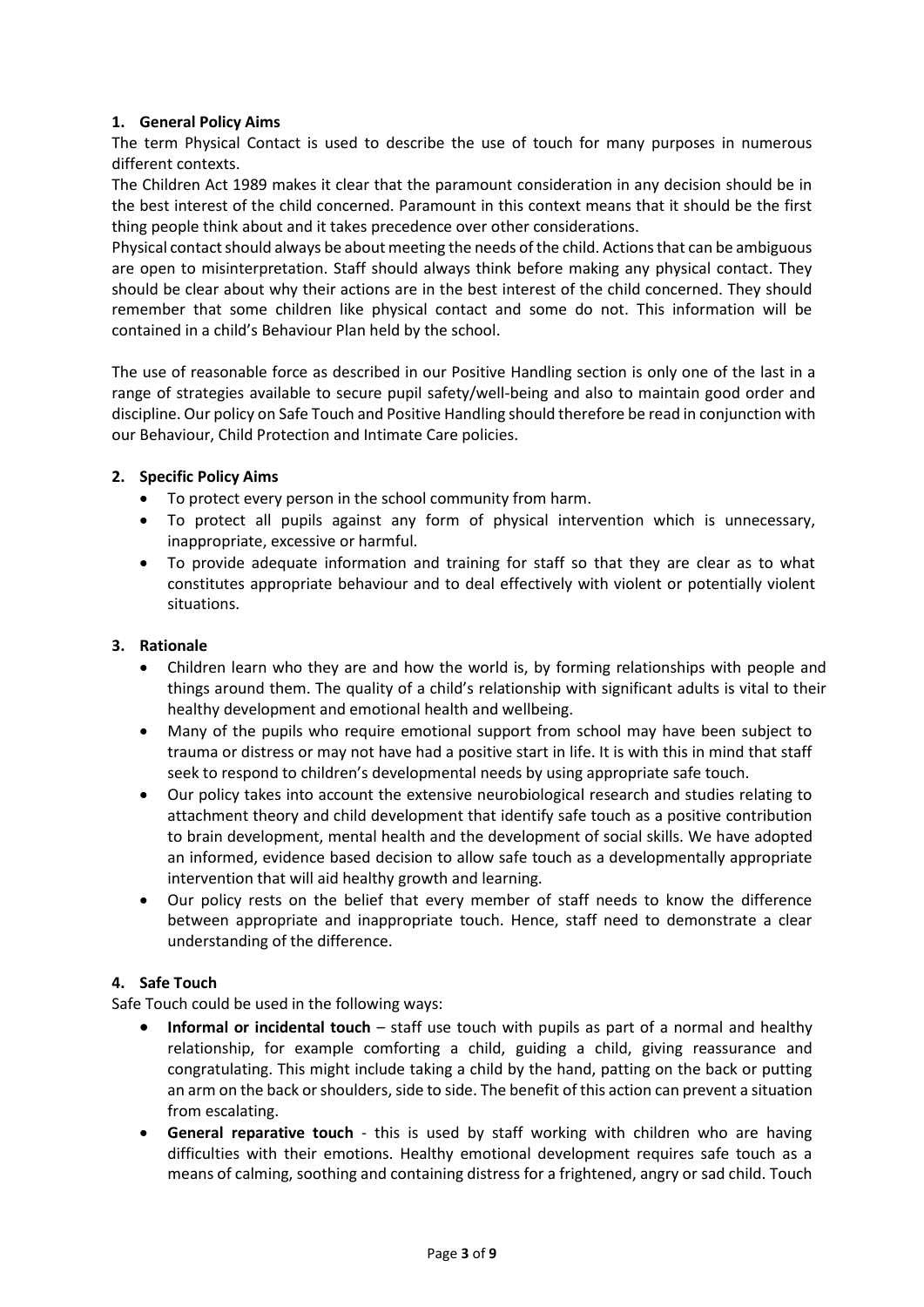used to regulate a child's emotions triggers the release of the calming chemical oxytocin in the body. Reparative touch may include applying deep pressure to the shoulders, stroking a back or an arm or hand massage. This is particularly beneficial for pupils with specific sensory needs, such as those with Autistic Spectrum Disorder. Permission will be sought from the child in need, and if this strategy is recognised as beneficial, then it will be written into their behaviour plan.

**Positive Handling** – see below

## **Touch should never involve:**

- Body to body touch.
- Picking up pupils except in exceptional circumstances, such as needing to move a pupil in an emergency.
- Allowing pupils to sit on your lap.

## **5. The Legal Framework of Positive Handling**

Positive handling should be limited to emergency situations and used only in the last resort. Under the Children Order 1995, it is only permissible as described under the heading "Physical Control". Article 4 of the Education Order 1998 clarifies powers that already exist in common law. It enables trained staff in the school, authorised by the Headteacher, to use such force as is reasonable in the circumstances, to prevent a pupil from:

- Committing an offence
- Causing personal injury to, or damage to the property of, any person (including the pupil himself)
- Engaging in any behaviour prejudicial to the maintenance of good order and discipline at the school or among its pupils, whether during a teachingsession or otherwise. (Examples of possible situations are given in Appendix 1)

#### **6. Definition of Positive Handling**

Positive handling is the positive application of force with the intention of protecting the child from harming himself or others or seriously damaging property.

#### **7. Why Use Positive Handling?**

Positive handling should avert danger by preventing or deflecting a child's action or perhaps by removing a physical object, which could be used to harm him / herself or others. It is only likely to be needed if a child appears to be unable to exercise self- control of emotions and behaviour.

It is not possible to define every circumstance in which positive handling would be necessary or appropriate and staff will have to exercise their own judgement in situations which arise within the above categories. Staff should always act within the School's policy on behaviour and discipline, particularly in dealing with disruptive behaviour. Staff should be aware that when they are in charge of children during the school day, or during other supervised activities, they are acting in *loco parentis*  and should, therefore, take reasonable action to ensure pupils' safety and wellbeing.

Failure to positively handle a pupil who is subsequently injured or injures another, could, in certain circumstances, lead to an accusation of negligence. At the same time staff are not expected to place themselves in situations where they are likely to suffer injury as a result of their intervention.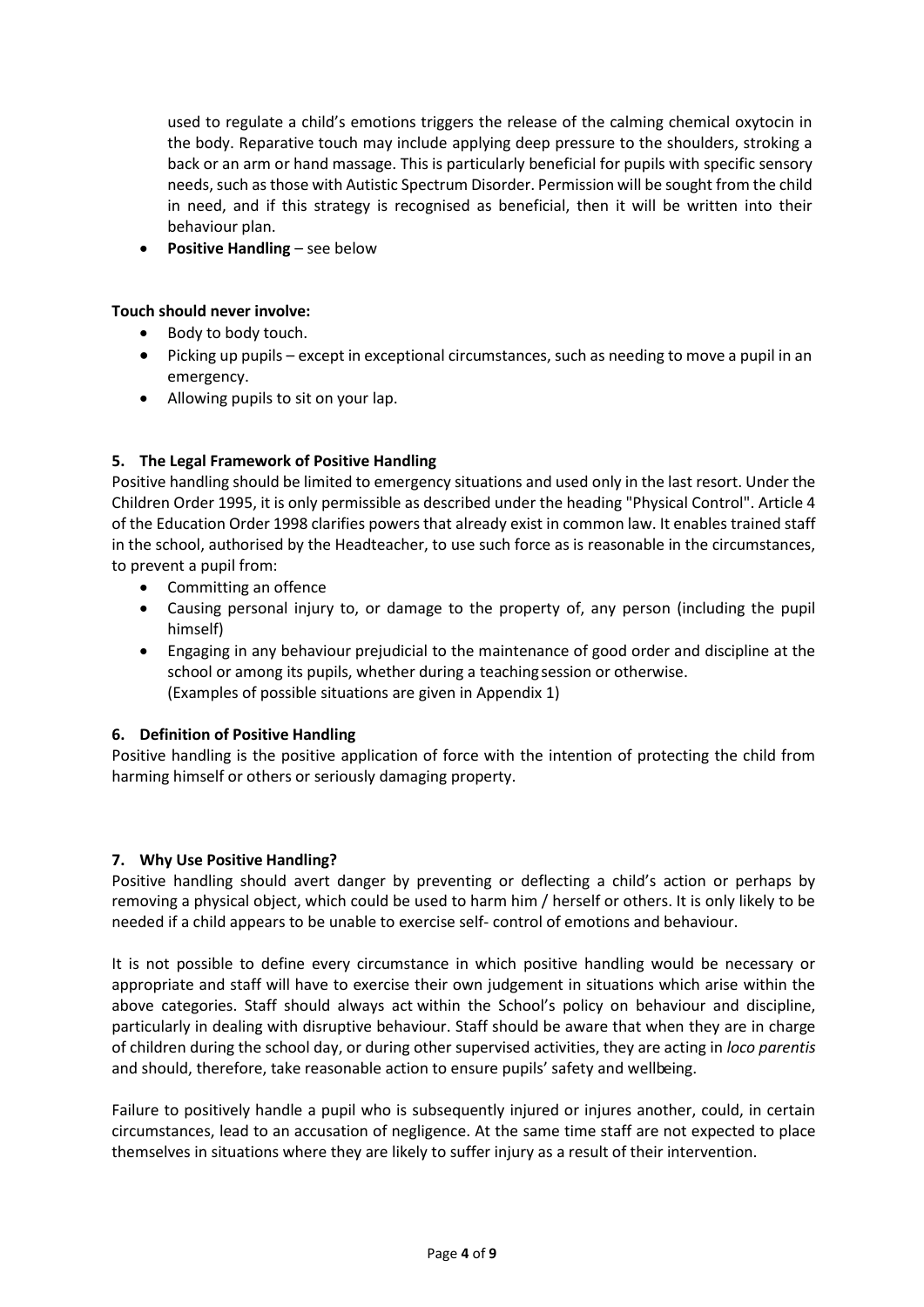# **8. Alternative Strategies**

There are some situations in which the need for positive handling is immediate and where there are no equally effective alternatives (e.g. is a pupil is about to run across a road). However, in many circumstances there are alternatives e.g. use of assertiveness skills such as:

- a) the *broken record* in which an instruction is repeated until the pupil complies
- b) use of a distracter, such as a loud whistle, to interrupt the behaviour (such as a fight) long enough for other methods of verbal control to be effective
- c) withdrawal of attention (audience) e.g. if an action such as damageto property is threatened
- d) other techniques designed to defuse the situation, such as the avoidance of confrontation, or use of humour (in these cases the incident can be dealtwith later when emotions are no longer running high)
- e) the employment of other sanctions consistent with the School's policyon behaviour.

# **9. Use of Positive Handling**

Positive handling should be applied as an act of care and control with the intention of re-establishing verbal control as soon as possible and, at the same time, allowing the pupil to regain self-control. It should never take a form which could be seen as a punishment.

Trained staff are only authorised to use reasonable force in applying positive handling, although there is no absolute definition of this, as what constitutes reasonable force depends upon the particular situation and the pupil to whom it is being applied. However, as a general rule, only the force necessary to stop or prevent the behaviour should be used, in accordance with the guidelines below. There are some forms of physical intervention, which may involve minimal physical contact, such as blocking a pupil's path or the staff member physically interposing him or herself between the pupil and another pupil or object. However, in some circumstances, direct physical contact may be necessary.

In all circumstances other methods should be used if appropriate or effective positive handling should be a last resort. When positive handling becomes necessary:

# **DO**

- a) Tell the pupil what you are doing and why
- b) Use the minimum force necessary
- c) Involve another member of staff if possible
- d) Tell the pupil what s/he must do for you to remove the restraint (this may need frequent repetition)
- e) Use simple and clear language
- f) Hold limbs above a major joint if possible, e.g. above the elbow
- g) Relax your restraint in response to the pupil's compliance

#### **DON'T**

- a) Act in temper (involve another staff member if you fear loss of control)
- b) Involve yourself in a prolonged verbal exchange with the pupil
- c) Attempt to reason with the pupil
- d) Involve other pupils in the restraint
- e) Touch or hold the pupil in sexual areas
- f) Twist or force limbs back against a joint
- g) Bend fingers or pull hair
- h) Hold the pupil in a way which will restrict blood flow or breathing e.g. around the neck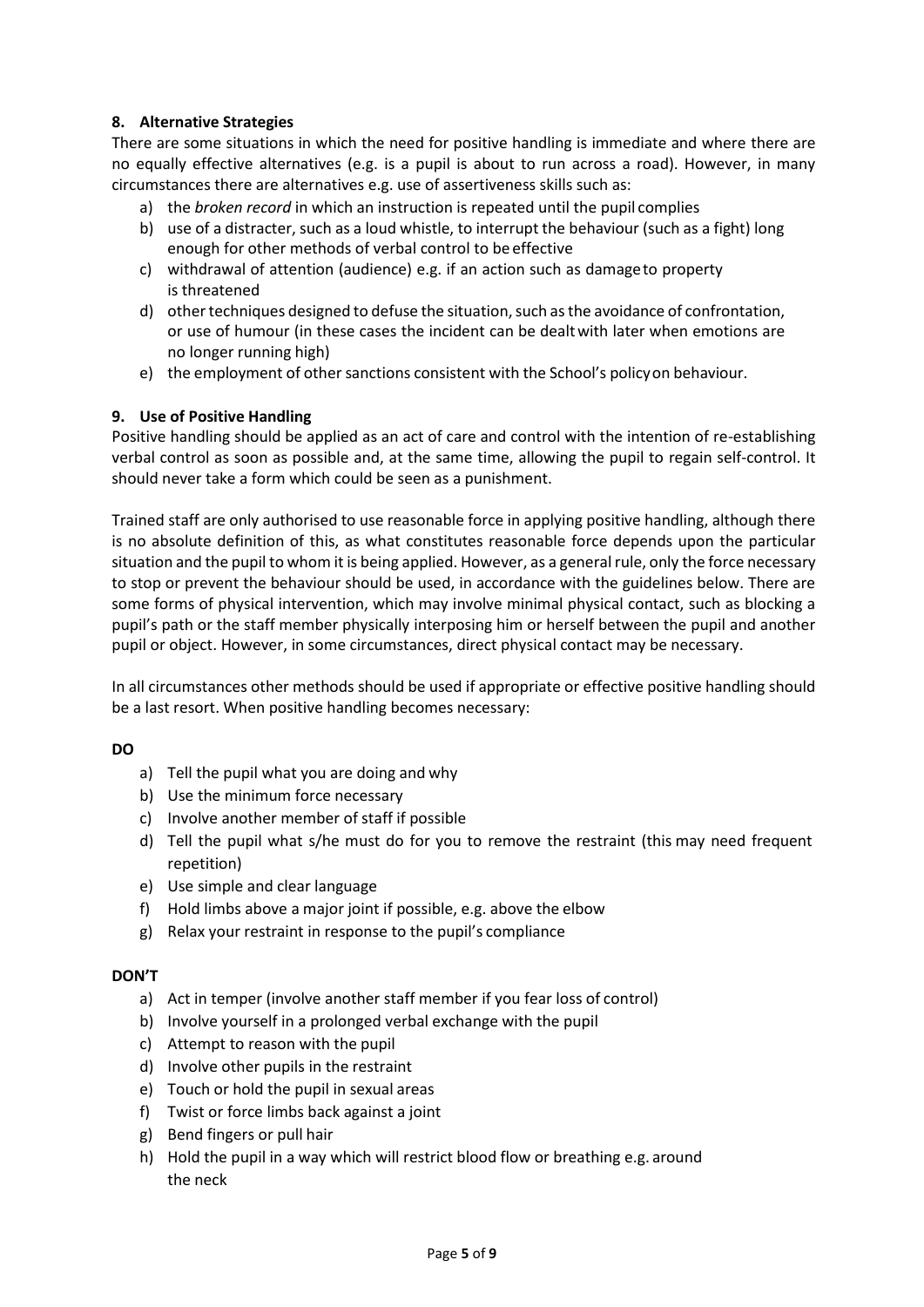i) Slap, punch, kick or trip up the pupil

#### **10. Actions After an Incident**

Positive handling often occurs in response to highly charged emotional situations and there is a clear need for debriefing after the incident, both for the staff members involved and the pupil. **A member of the senior leadership team should be informed of any incident as soon as possible** and will take responsibility for making arrangements for debriefing once the situation has stabilised. An appropriate member of the teaching staff should always be involved in debriefing the pupil involved and any victims of the incident should be offered support, and their parents informed.

If the behaviour is part of an ongoing pattern it may be necessary to address the situation through the development of a behavioural IEP, which may include an anger management programme, or other strategies agreed by the SENCO.

It is also helpful to consider the circumstances precipitating the incident to explore ways in which future incidents can be avoided.

All incidents should be recorded immediately. All sections of this report should be completed so that in the event of any future complaint a full record is available. A member of the leadership team will contact parents as soon as possible after an incident, normally on the same day, to inform them of the actions that were taken and why, and to provide them with an opportunity to discuss it.

#### **11. Risk Assessments**

If we become aware that a pupil is likely to behave in a disruptive way thatmay require the use of reasonable force, we will plan how to respond if the situation arises. Such planning will address:

- a) Management of the pupil (e.g. reactive strategies to de-escalate a conflict, holds to be used if necessary)
- b) Involvement of parents to ensure that they are clear about the specific action the school might need to take
- c) Briefing of staff to ensure they know exactly what action they should be taking (this may identify a need for training or guidance)
- d) Identification of additional support that can be summoned if appropriate

#### **12. Complaints**

A clear positive handling policy, adhered to by all staff and shared with parents, should help to avoid complaints from parents. It is unlikely to prevent all complaints, however, and a dispute about the use of force by a member of staff might lead to an investigation, either under disciplinary procedures or by the Police and social services department under child protection procedures. It is our intention to inform all staff, pupils, parents and governors about these procedures and the context in which they apply.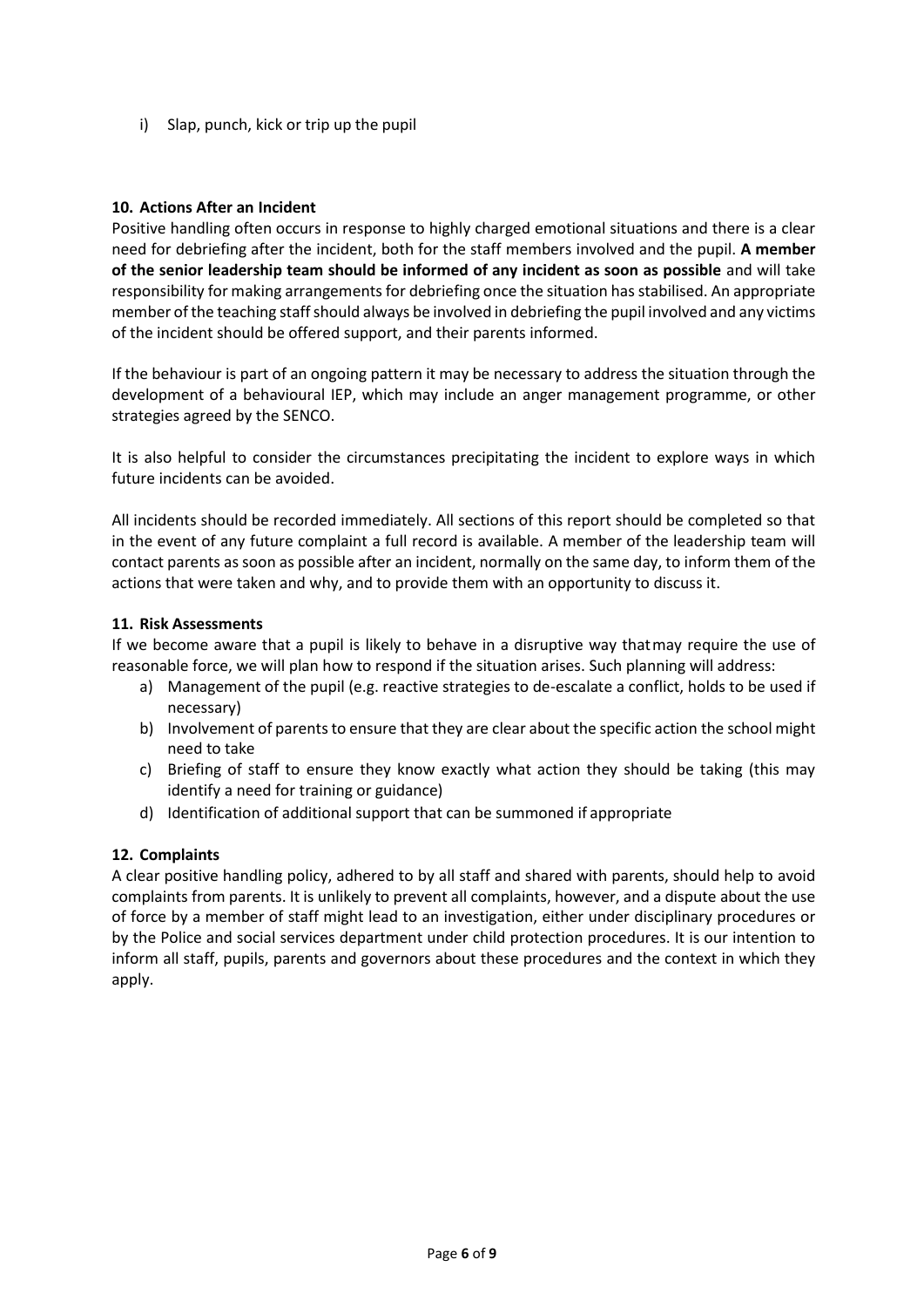# **Appendix 1**

#### **When might it be appropriate to use reasonable force?**

Examples of situations that may require restraint arewhen:

- a) a pupil attacks a member of staff, or another pupil
- b) pupils fighting
- c) a pupil is causing, or at risk of causing, injury or damage by accident, by rough play, or by misuse of dangerous materials, substances orobjects
- d) a pupil is running in a corridor or on a stairway in a way in which he/she might have or cause an accident likely to injure her/himself or others
- e) a pupil absconding from a class or trying to leave school (NB this will only apply if a pupil could be at risk if not kept in the classroom or atschool)
- f) a pupil persistently refuses to obey an order to leave an area
- g) a pupil behaves in such a way that seriously disrupts a lesson.

# **Appendix 2**

Names of trained staff are recorded within the appropriate training file.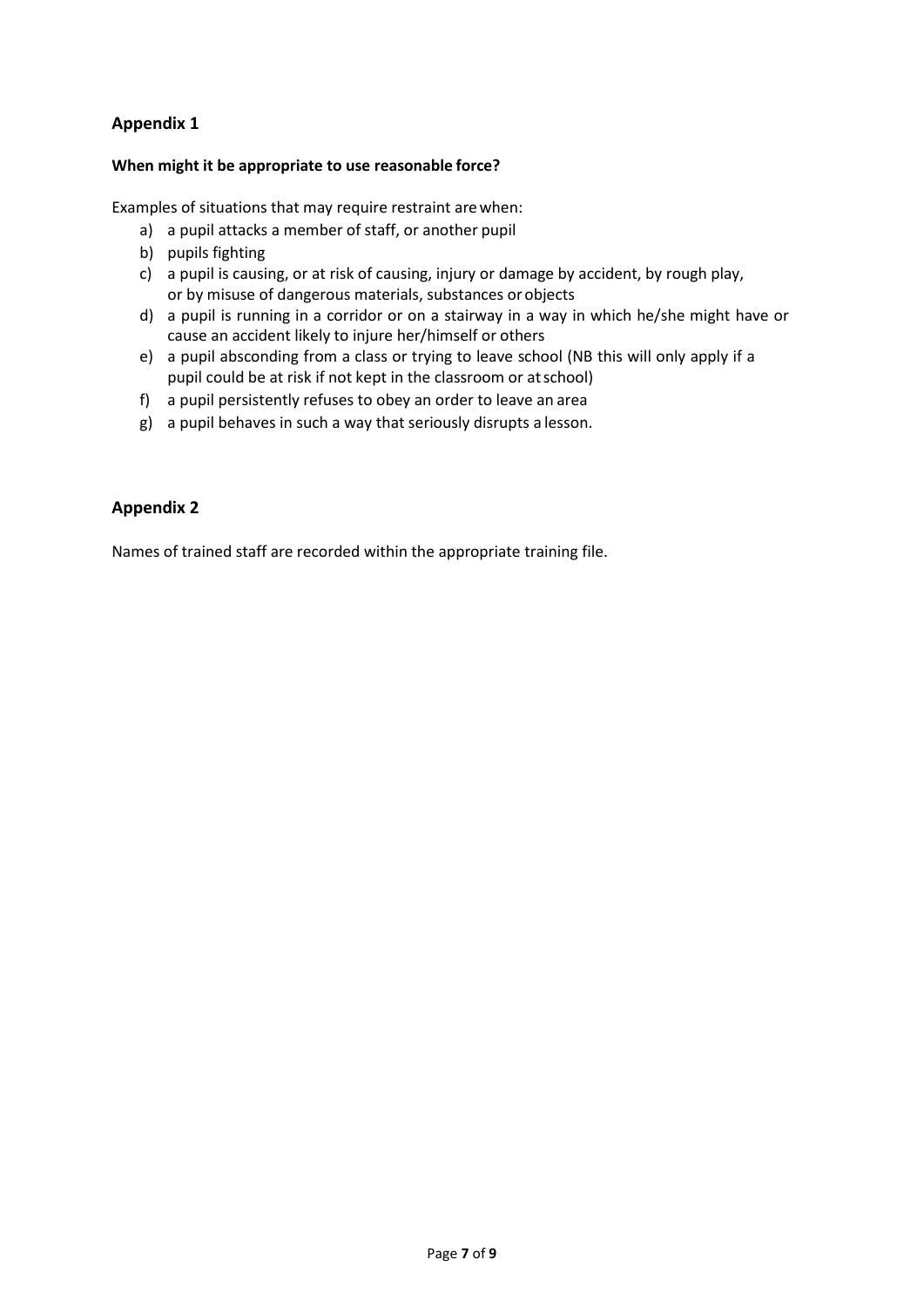# **Appendix 3**

| <b>Record of Restraint:</b>                                         |                   |  |  |  |
|---------------------------------------------------------------------|-------------------|--|--|--|
| Date of Incident:                                                   | Time of Incident: |  |  |  |
|                                                                     |                   |  |  |  |
| Pupil Name:                                                         | DOB:              |  |  |  |
| Member(s) of staff involved:                                        |                   |  |  |  |
| Adult witnesses to restraint:                                       |                   |  |  |  |
| Pupil witnesses to restraint:                                       |                   |  |  |  |
| Outline of event leading to restraint:                              |                   |  |  |  |
|                                                                     |                   |  |  |  |
|                                                                     |                   |  |  |  |
|                                                                     |                   |  |  |  |
|                                                                     |                   |  |  |  |
|                                                                     |                   |  |  |  |
|                                                                     |                   |  |  |  |
| Outline of incident of restraint (including restraint method used); |                   |  |  |  |
|                                                                     |                   |  |  |  |
|                                                                     |                   |  |  |  |
|                                                                     |                   |  |  |  |
| Outcome of restraint:                                               |                   |  |  |  |
|                                                                     |                   |  |  |  |
|                                                                     |                   |  |  |  |
|                                                                     |                   |  |  |  |
|                                                                     |                   |  |  |  |
| Description of any injury sustained and any subsequent treatment:   |                   |  |  |  |
|                                                                     |                   |  |  |  |
|                                                                     |                   |  |  |  |
|                                                                     |                   |  |  |  |